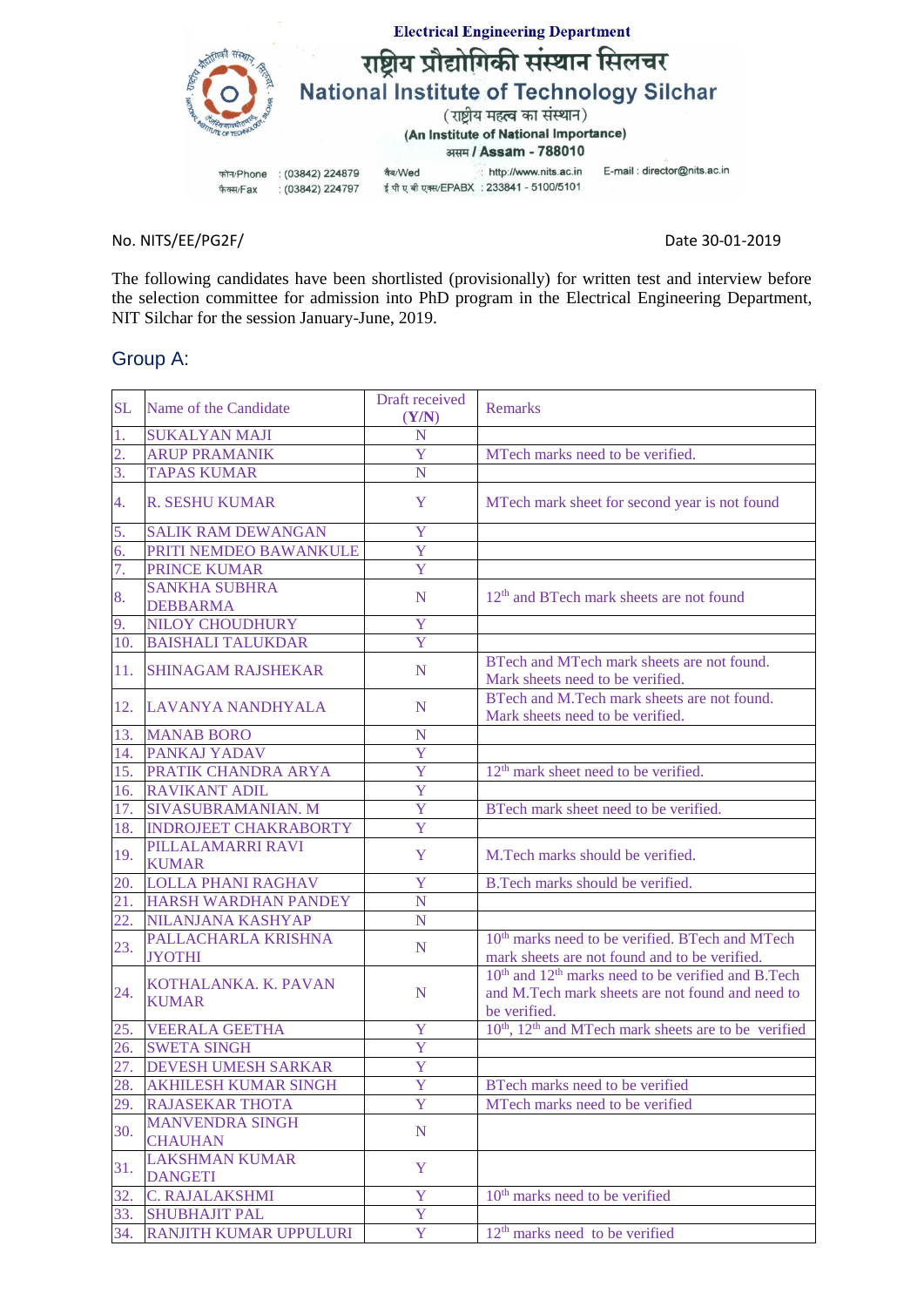| <b>SL</b> | Name of the Candidate                    | Draft received<br>(Y/N) | Remarks                                                                                                                  |
|-----------|------------------------------------------|-------------------------|--------------------------------------------------------------------------------------------------------------------------|
| 35.       | <b>PURUSHOTTAM SINGH</b><br><b>YADAV</b> | Y                       | $10th$ and $12th$ mark sheets are not found.                                                                             |
| 36.       | <b>ABHAY KUMAR</b>                       | Y                       | $10th$ marks need to be verified                                                                                         |
| 37.       | <b>VIVEK PRATAP SINGH</b>                | Y                       | 10 <sup>th</sup> , 12 <sup>th</sup> and BTech marks need to be verified                                                  |
| 38.       | MOHAMMAD ASLAM ALAM                      | Y                       |                                                                                                                          |
| 39.       | <b>PALLAV</b>                            | $\overline{Y}$          |                                                                                                                          |
| 40.       | <b>NIRBAN CHAKRABORTY</b>                | Y                       | MTech marks need to be verified                                                                                          |
| 41.       | <b>NITANT PATEL</b>                      | Y                       |                                                                                                                          |
| 42.       | <b>VIKAS VERMA</b>                       | Y                       | $10th$ marks need to be verified                                                                                         |
| 43.       | <b>GANDAM SHEKAR</b>                     | Y                       | 12 <sup>th</sup> and MTech marks need to be verified                                                                     |
| 44.       | <b>ABHIPSA SAHU</b>                      | Y                       | $12th$ marks need to be verified                                                                                         |
| 45.       | <b>ARPULA YADAGIRI</b>                   | Y                       | 10 <sup>th</sup> and MTech marks need to be verified                                                                     |
| 46.       | <b>VORUGANTI HARINATH</b>                | Y                       |                                                                                                                          |
| 47.       | <b>HIRDESH CHATURVEDI</b>                | Y                       | $10th$ , $12th$ and BTech marks need to be verified.                                                                     |
| 48.       | $R$ . SHIVAJI **                         | N                       | Hardcopy Application not Reached. All marks are<br>to be verified. Need to submit the required draft<br>and Application. |
| 49.       | <b>DODDA SATISH REDDY **</b>             | N                       | Hardcopy Application not Reached. All marks are<br>to be verified. Need to submit the required draft<br>and Application  |
| 50.       | <b>PRIYABRATA SETHY **</b>               | N                       | Hardcopy Application not Reached. All marks are<br>to be verified. Need to submit the required draft<br>and Application. |
| 51.       | <b>SHIBAM SWARUP DAS **</b>              | N                       | Hardcopy Application not Reached. All marks are<br>to be verified. Need to submit the required draft<br>and Application. |

\*\* Provisionally shortlisted for written test and interview. A fair hard copy of application form & DD along with copy of required documents are to be submitted on the day of reporting.

## Group B:

| SL.            | Name of the Candidate                     | Draft received<br>(Y/N) | <b>Remarks</b>                                                                                                                                      |
|----------------|-------------------------------------------|-------------------------|-----------------------------------------------------------------------------------------------------------------------------------------------------|
| 1.             | <b>SUJIT DATTA</b>                        | Y                       | Diploma holder instead of $12th$ . NOC is to be<br>submitted                                                                                        |
| 2.             | <b>MITUL RANJAN</b><br><b>CHAKRABORTY</b> | Y                       |                                                                                                                                                     |
| 3.             | NIRBAN CHAKRABORTY                        | Y                       | 12 <sup>th</sup> marks need to be verified.                                                                                                         |
| 4.             | <b>DALIA DEBBARMA</b>                     | Y                       | BTech marks need to be verified.<br>NOC is not submitted                                                                                            |
| 5.             | <b>SHIVAJI DEB BARMA</b>                  | Y                       | NOC is not submitted                                                                                                                                |
| 6.             | <b>SUBIR BHATTACHARYYA</b>                | Y                       | 10 <sup>th</sup> mark sheet are not found and not filled up and<br>need to be submitted. B Tech marks need to be<br>verified.<br>NOC not Submitted. |
| 7 <sub>1</sub> | <b>KUMARI NUTAN SINGH</b>                 | Y                       | $10th$ marks need to be verified                                                                                                                    |
| 8.             | <b>DHARMENDRA SINGH</b>                   | Y                       | $10th$ and $12th$ marks need to be verified                                                                                                         |
| 9.             | <b>NIDHI SHUKLA</b>                       | Y                       | 10 <sup>th</sup> , 12 <sup>th</sup> and BTech mark sheets not found and<br>need to be verified.                                                     |
| 10.            | <b>JAYANTA BHUSAN BASU</b>                | Y                       |                                                                                                                                                     |

## Group Not mentioned:

| Name of the Candidate | Draft received<br>Y/N | Remarks                                                             |
|-----------------------|-----------------------|---------------------------------------------------------------------|
| <b>SOURAV MONDAL</b>  |                       | $10th$ and $12th$ mark need to be verified. Category<br>not ticked. |

## **Date & time of reporting:**

| Date of reporting: | 14 <sup>th</sup> February, 2019                       |
|--------------------|-------------------------------------------------------|
| Time:              | $9:00$ a.m. to 10 a.m.                                |
| Venue:             | Office of the HOD, Electrical Engineering Department. |